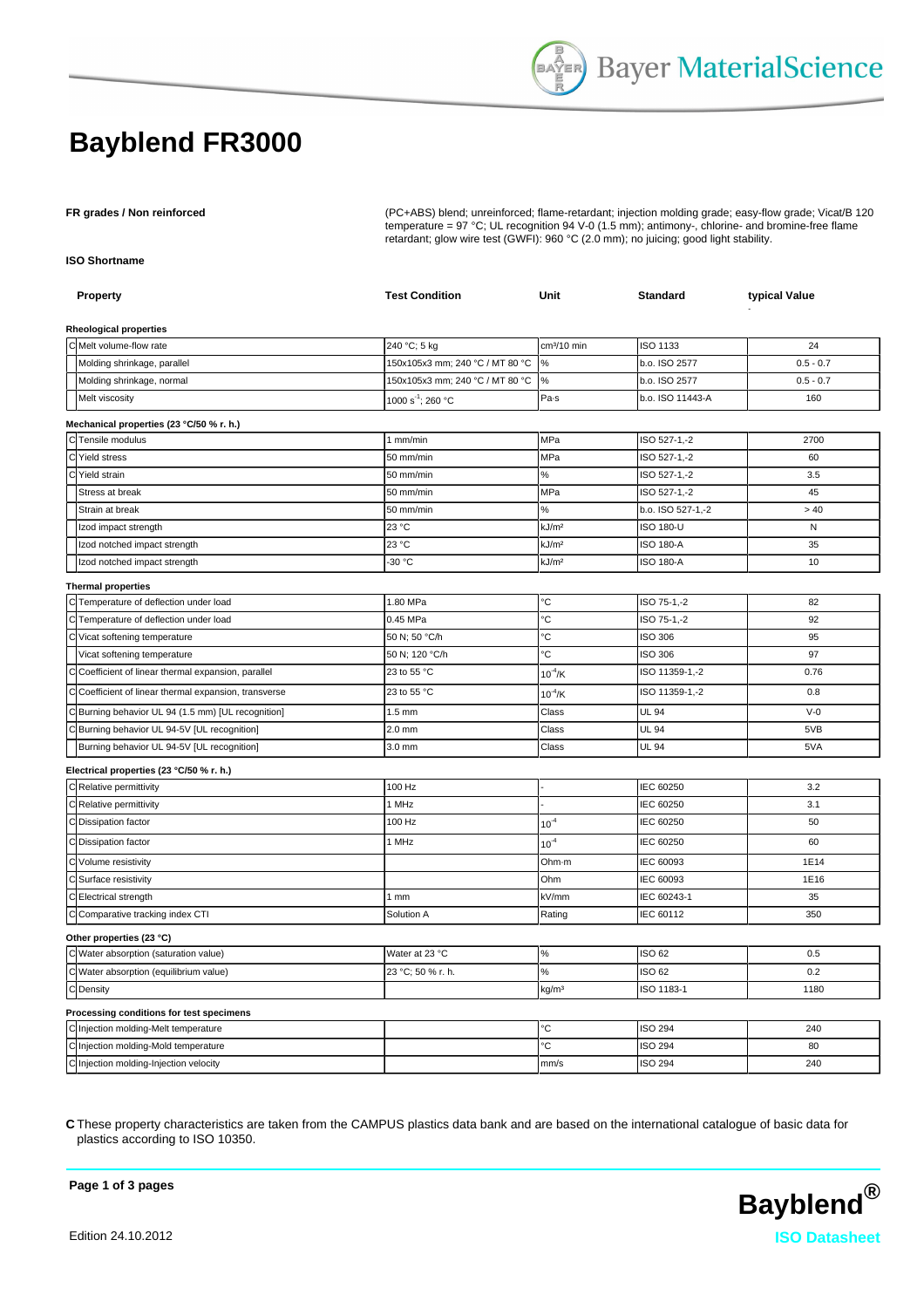

# **Bayblend FR3000**

Impact properties:  $N =$  non-break,  $P =$  partial break,  $C =$  complete break



**Page 2 of 3 pages**